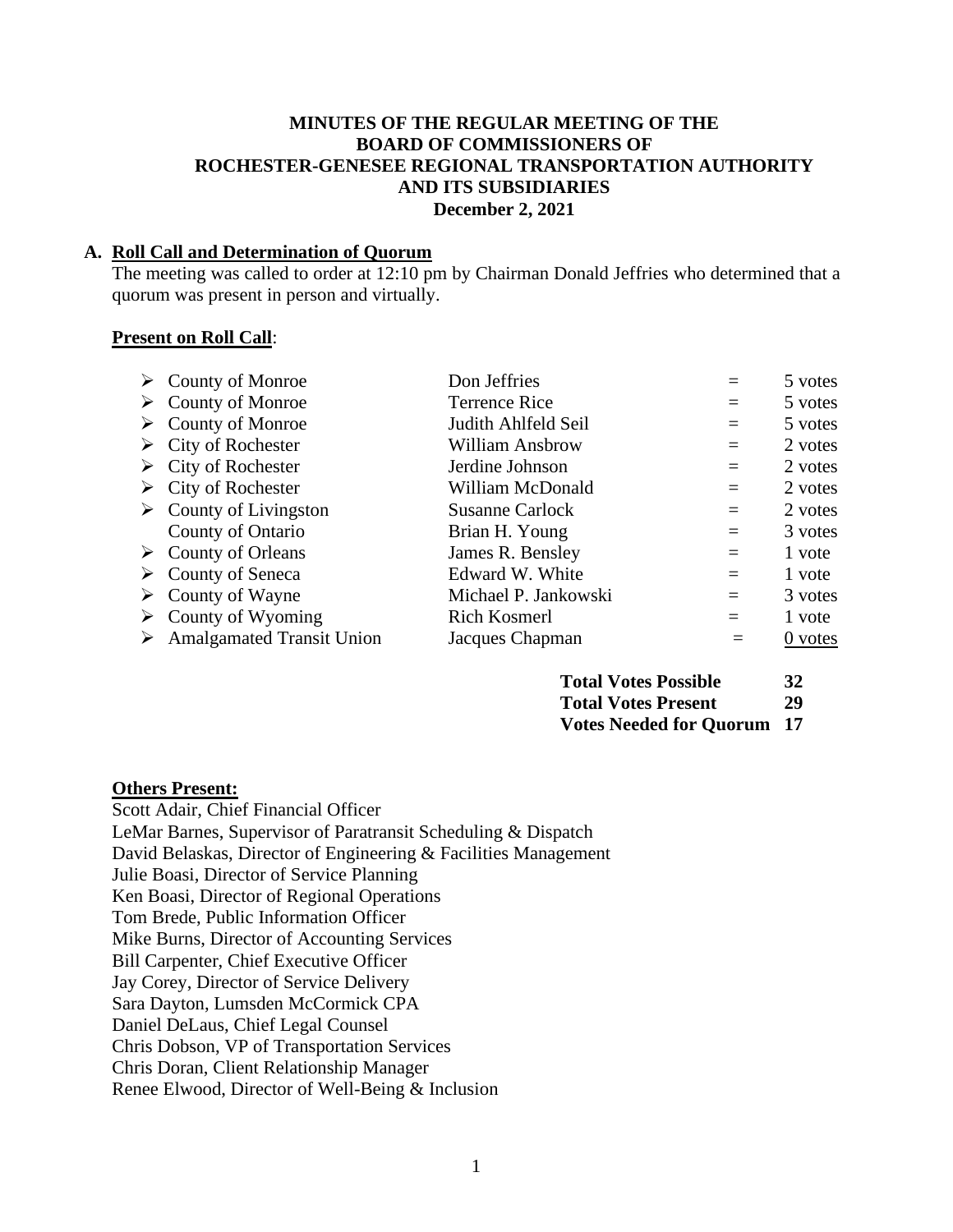Caitlin Farley, Retirement & Benefits Specialist Justin Feasel, Manager of Purchasing & Project Management Amy Gould, Chief People Officer Krystle Hall, Director of People Performance & Development Seth Hennard, Lumsden McCormick CPA Brandon Hettler, Technical Support Administrator II Laura Kenyon, Director of Communications & Customer Engagement Ryan Lokken, Manager of Maintenance Support Operations Chris Mahood, Director of Information Technology Jamie Mott, Director of Paratransit Services Sharon Muir-Eddy, Director of Budget Kelly Parisi, Executive Assistant to the CEO Earl Pearson Aracelis Perez-Diaz, Customer Relationship Marketing Specialist Doug Sheahan, Database Administrator Janet Snyder, Labor Relations Director Jim Stack, Executive Director GTC Miguel Velazquez, Chief Operating Officer

## **B. Adoption of the Agenda**

On motion of Commissioner McDonald, seconded by Commissioner Kosmerl, the Agenda was unanimously adopted.

### **C. Approval of Minutes**

On motion of Commissioner Ansbrow, seconded by Commissioner Rice, the following minutes were unanimously approved.

- RGRTA Quarterly Board Meeting Minutes of November 4, 2021
- RGRTA Audit Committee Meeting of November 15, 2021

# **D. CEO Report**

Bill Carpenter, Chief Executive Officer, presented the CEO Report which included presentations from Chris Dobson, VP of Transportation Services on On-time Performance RTS Monroe and Miguel Velazquez, Chief Operating Officer on an update of the New System (The power point presentations are attached to these Minutes).

*Questions/Comments on the New System Update:*

- *Commissioner Rice asked how the two routes that will go back to frequent service in January were chosen. Miguel Velazquez, Chief Operating Officer stated it was based off ridership and the route 8 was selected based on our operators use of that route frequently.*
- *Commissioner Jankowski stated that you mentioned that there are software issues. Could you please explain that a little better? Miguel Velazquez responded that we believe the*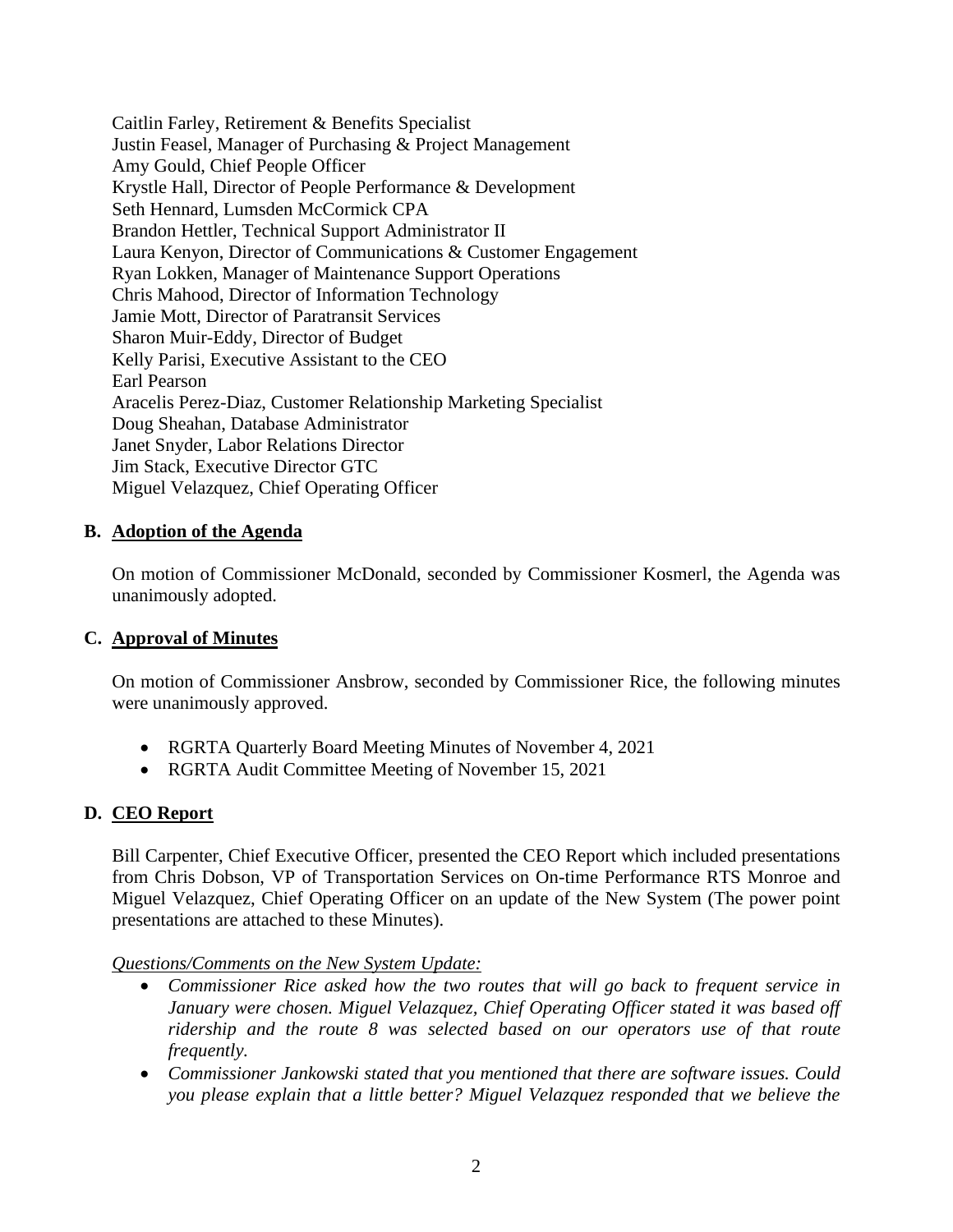*algorithm in the software is not effectively utilizing vehicles in the zone as one driver is very busy, and the other is not getting work and intervention into the software is difficult to move rides around. We are currently reviewing the Uber platform to see if it could work for us. We will have a decision by February.*

- *Commissioner McDonald stated that he would think that Uber might be better because it is more dynamic. He commended the group on all the changes they made so far to meet the needs of the community.*
- *Commissioner Johnson stated that she is happy to hear that you have listened to the drivers and their needs.*
- *Commissioner Ansbrow asked if the software vendor has met the contractual milestones. Miguel Velazquez stated that they have met the milestones.*
- *Commissioner Chapman stated that the customers love the On Demand service and the only issue that the operators have is with the software and you are addressing that.*
- *Commissioner Carlock stated that she found it interesting on how we send thank you notes on performance for the top 20 operators and how we discipline those who are in the bottom portion for performance. The Commissioner then asked what other factors would cause them to be not on time. Chris Dobson stated that we focus on the early side of things because it is more controllable. With the schedule if we set ourselves up for success. With the early performance that is more on the operator, and we can work with those folks to correct that issue.*

### *Questions/Comments on the Miscellaneous:*

• *Commissioner Ansbrow asked that in the future we include updates on RTS Access service.*

On motion of Commissioner Johnson, seconded by Commissioner McDonald, the CEO Report was accepted by unanimous vote.

### **E. Financial Report**

Scott Adair, Chief Financial Officer, presented the financial report, a copy of which is attached to these Minutes.

On motion of Commissioner Ansbrow, seconded by Commissioner Rice, the Financial Report was accepted by unanimous vote.

### **F. Proposed Resolutions**

# **Resolution Authorizing the Award of a Contract for the Purchase of a Human Resources Information System, RGRTA 52-2021**

• *Commissioner Chapman is there federal or state subsidy going into this. Scott Adair, CFO stated that this is funded through a federal grant and is the normal 80, 10, 10 funding ratio for the first two years of the contract. After that it becomes a normal operating expense of the authority. Commissioner Chapman also asked what the life of*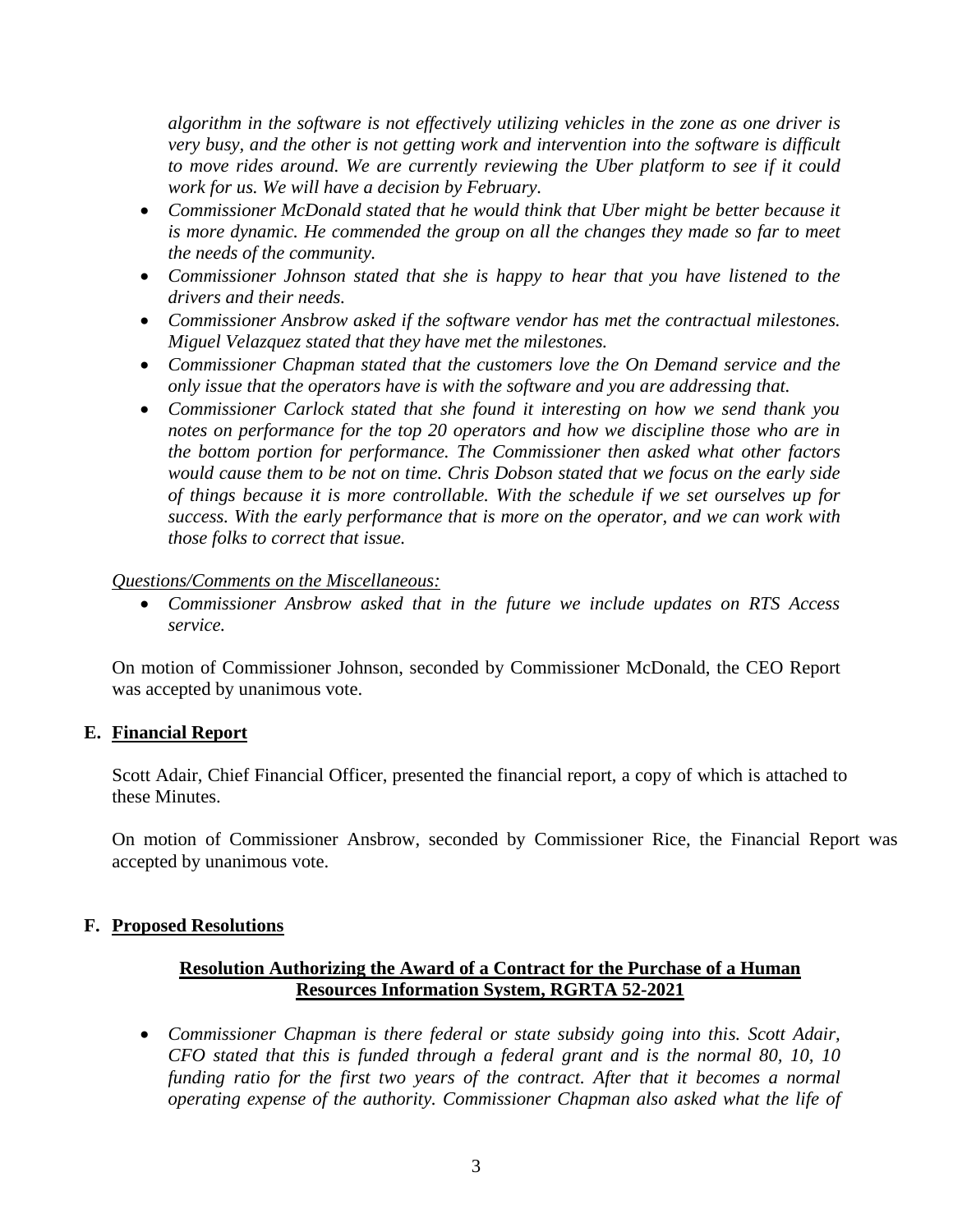*the project is from the FTA's standpoint. Chris Mahood, Director of IT responded, for the grant itself it is for the initial two years.*

- *Commissioner McDonald asked how the pricing compared to the others who bid on the project and how did the long-term cost compare and how does it compare to what we are paying now. Chris Mahood, Director of IT responded that overall, they were not the highest price, they were third in overall pricing. The delta between the highest and where we landed was just over \$500,000. From a cost avoidance standpoint, we pay roughly \$100,000 per year for the current system.*
- *Commissioner Kosmerl asked if the access from outside will that require us to change for what we have for security standpoint? Chris Mahood, Director of IT responded that system interface is from a secure information push standpoint. So, we are pushing information to the platforms. The employee access is done solely with their system, so we are not hosting it here.*
- *Commissioner Ansbrow asked if the net increase was \$1.1M operationally? Scott Adair, CFO responded that the estimate shown \$3M over a four-year period. The delta between \$100,000 per year for the current system versus moving to the new system is approximately \$350,000 per year.*
- *Commissioner Bensley asked if this includes training for employees. Krystle Hall, Director of People Performance & Development responded that yes, the system does have training and we also have the ability to work with one of their partners to get additional training.*
- *Commissioner Ansbrow asked if the self-service function will cut down on the manual work from individuals. Krystle Hall, Director of People Performance & Development responded that is correct.*

Resolution RGRTA 52-2021 was moved on motion of Commissioner Kosmerl, seconded by Commissioner Bensley, the aforementioned Resolution, a copy of which is attached to these minutes, was unanimously approved.

## **Resolution Authorizing the Award of a Contract for a Computer Aided Dispatch/Automatic Vehicle Locator Replacement at RTS Access, RGRTA 53-2021**

# **Resolution Authorizing the Award of a Contract to Implement Contactless Fares for RTS Access, RGRTA 54-2021**

- *Commissioner Jankowski stated this is fantastic and I very much support the idea of going to cashless fares. I think we need to recognize that some of our customers have technology challenges where a cashless system will cause them issues. Chris Mahood, Director of IT, stated that the project just adds another opportunity for our customers to pay prior to getting a ride. We do still except cash, and they can call one of our customer service representatives to pay for fare.*
- *Commissioner Johnson stated that we have a lot of customers that don't have bank accounts, how is this going to work for those customers. Jamie Mott, Director of Paratransit Services, stated that we are not taking away the option to pay with cash. This is an added feature for our customers.*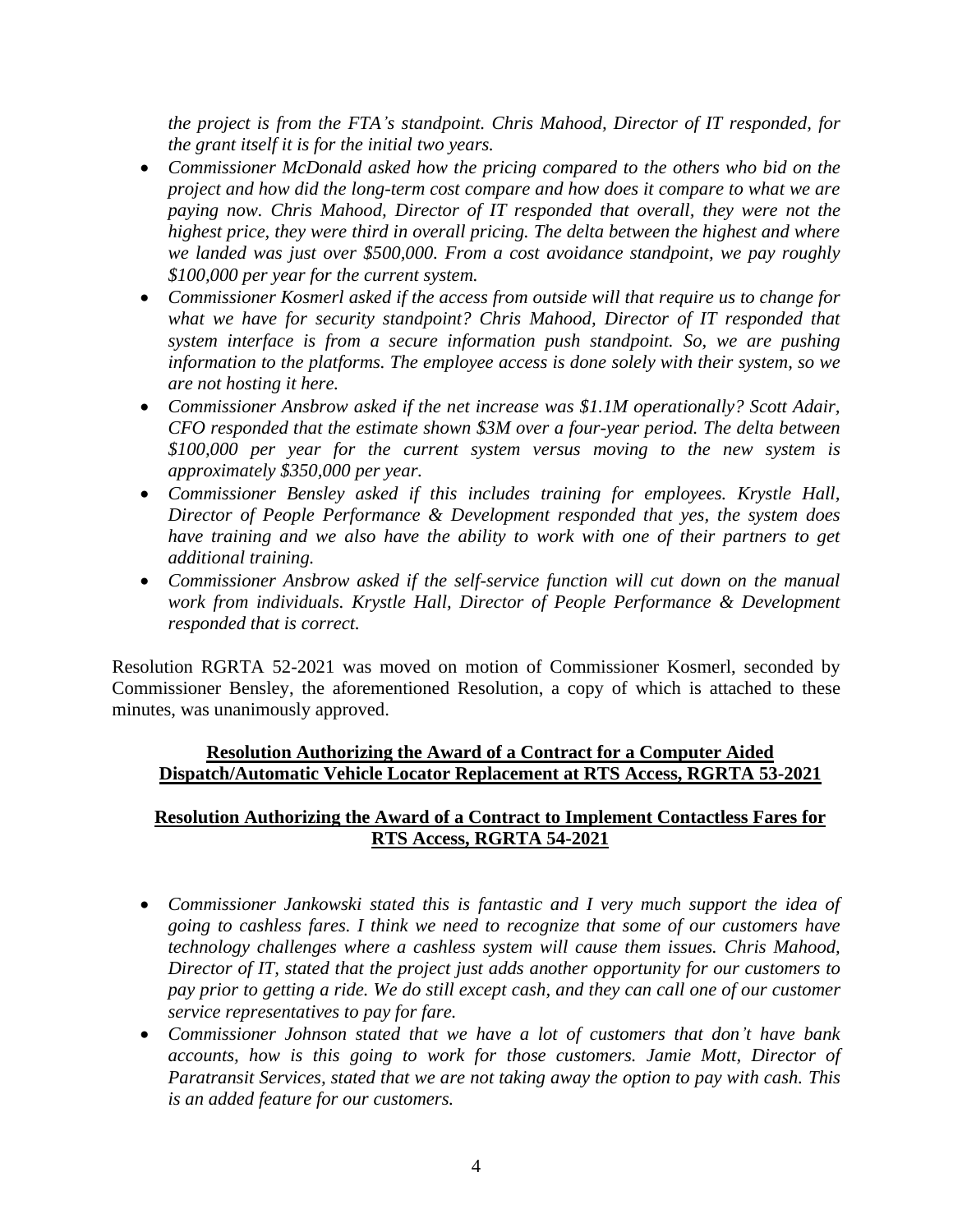- *Commissioner Rice asked what the reasoning was for only having one firm respond. Chris Mahood, Director of IT, responded that we had 116 firms receive the RFP but with our new procurement software a firm can check all the boxes and possibly not qualify to be able to interface with the Trapeze software.*
- *Commissioner McDonald asked what the annual cost is going forward for maintenance. Chris Mahood, Director of IT, responded that it is part of our five-year agreement with Trapeze, it is part of our overall contract value.*
- *Commissioner Chapman stated that not having multiple vendors makes it better on the backend correct. Chris Mahood, Director of IT, stated that is correct.*
- *Commissioner Ansbrow asked how much we charge our Access customers to ride the bus. Jamie Mott, Director of Paratransit Services, stated the basic fare is \$2 per trip and the on demand zones is \$4 and the level 3 supplemental is \$8.*

Resolutions RGRTA 53-2021 and 54-2021 were moved on motion of Commissioner Rice, seconded by Commissioner Bensley, the aforementioned Resolution, a copy of which is attached to these minutes, was unanimously approved.

Before moving into the Consent Resolutions Chairman Jeffries stated that the Audit Committee has an addendum to resolution RGRTA 56-2021. Commissioner Kosmerl, Chair of the Audit Committee stated that the Committee met earlier today and is proposing to the Board that Bonadio be awarded the contract for independent auditing services. Moved on motion of Commissioner Kosmerl, seconded by Commissioner Ansbrow, a copy of which is attached to these minutes, RGRTA 56-2021 was unanimously approved.

# **Resolution Authorizing the Award of a Contract for Independent Auditing Services, RGRTA 56-2021**

- *Commissioner Chapman asked if this contract will also cover auditing of the pension plans. Scott Adair, Chief Financial Officer stated it is in the scope of the audit and one of the respondents did not propose on it so we would like to discuss that with them. This does not award that portion at this time.*
- **G. Consent Resolutions**

# **Resolution Authorizing the Award of a Contract for New York State Lobbying Services, RGRTA 55-2021**

# **Resolution Authorizing a Joint Service Agreement with Seneca County, RGRTA 57-2021**

# **Resolution Authorizing GTCS, Inc. to Enter into a Host Agency Federal-Aid Project Agreement with the New York State Department of Transportation, GTCS 6-2021**

Resolutions RGRTA 55-2021, RGRTA 57-2021 and GTCS 6-2021 were moved on motion of Commissioner McDonald, seconded by Commissioner Rice, the aforementioned Resolutions, a copy of which are attached to these minutes, were unanimously approved.